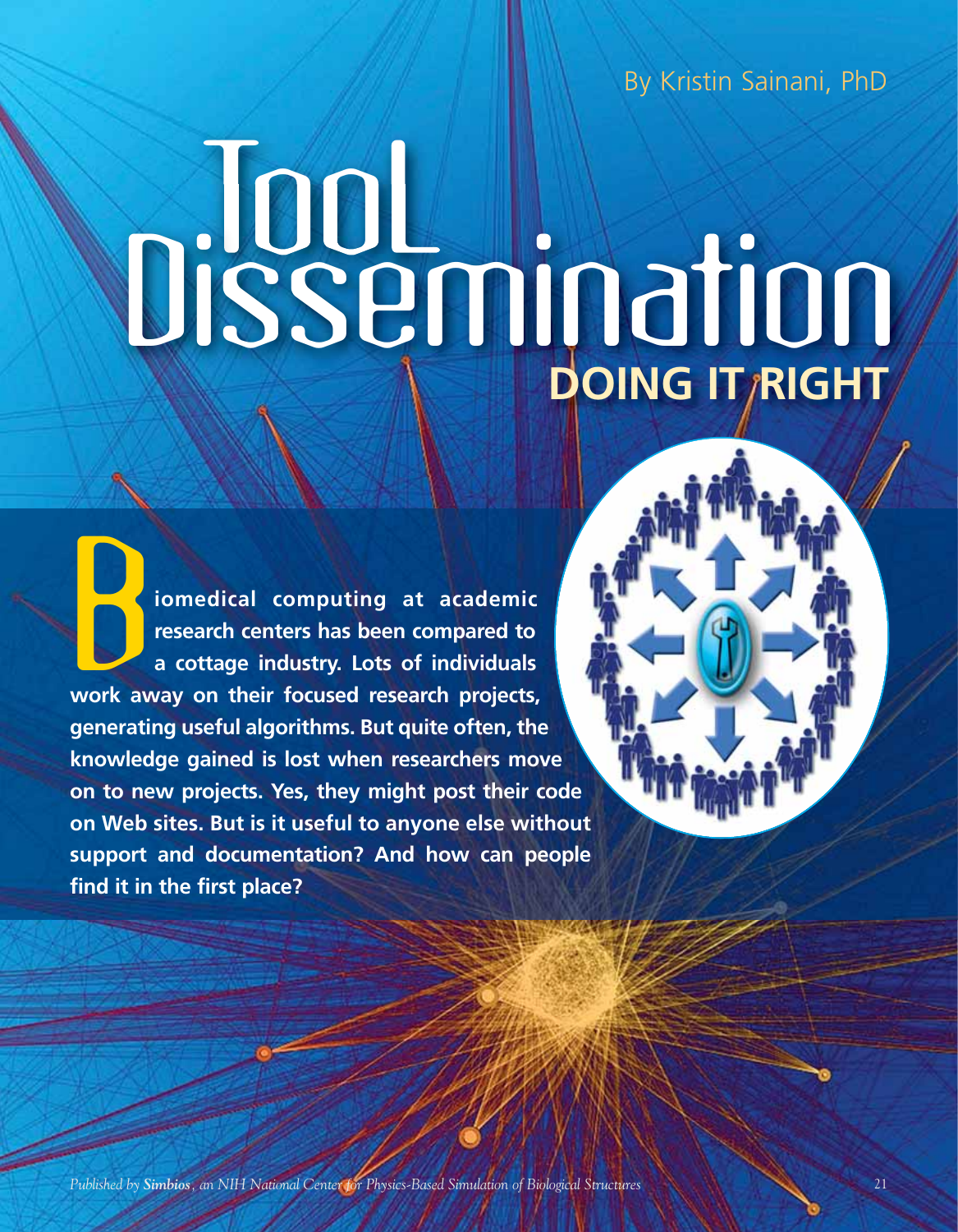To overce<br>tality, the<br>(NIH) is<br>dissemina<br>Centers<br>Centers<br>(NCBCs)<br>But w<br>an impre<br>dissemina<br>tool? Th<br>than you<br>"Toda<br>ly used,<br>away. It To overcome the cottage industry mentality, the National Institutes of Health (NIH) is placing a greater emphasis on dissemination as a piece of the National Centers for Biomedical Computing (NCBCs) as well as for other grantees.

But what does it really take to turn an impressive algorithm into a widely disseminated, prolific computational tool? The transition might be harder than you think.

"Today, our software is very widely used, but it didn't take off right away. It took years," says **Klaus Schulten**, **PhD**, speaking about the molecular dynamics simulator NAMD (http://www.ks.uiuc.edu/Research/namd/) and the molecular graphics viewer VMD (http://www.ks.uiuc.edu/Research/vmd/), which together have more than

"There's a world of difference between developing code for yourself and developing code that you want to distribute," says Klaus Schulten.

100,000 users. "We went through a long initial phase where we were close to failure all the time." Schulten is professor of physics at the University of Illinois at Urbana-Champaign and director of the Theoretical and Computational Biophysics Group at the university's Beckman Institute.

For a tool to spread, it takes more than a good algorithm. From the start,

*VMD Visuals: (top) secY protein, (lower left) fibrinogen protein,(lower right) polio virus particle. Picture made by the molecular graphics software VMD. Despite initial challenges, VMD is now a clear dissemination success story. The software is even used in high school classrooms. Courtesy of: the Theoretical and Computational Biophysics Group, NIH Resource for Macromolecular Modeling and Bioinformatics, at the Beckman Institute, University of Illinois at Urbana-Champaign.*

someone has to build "disseminability" into the tool, with robust, flexible, and extensible code. Then, someone has to package the tool in a way that makes it accessible to a wide audience. Finally, someone has to publicize the tool, build a community of users, and support and maintain the tool.

In an ideal world, that "someone" would include a team of people with diverse skills—such as software engineers, technical writers, and marketers. But, in reality, it is often a scientist moonlighting as all of the above. Tool dissemination has traditionally been underappreciated and underfunded, making it hard for researchers to dedicate resources to tools beyond what's needed for their science. Fortunately, this situation is changing—with initiatives such as the NCBCs that recognize the importance of tool development and dissemination—but there is still a long way to go.

So how do scientists manage to do it right? *Biomedical Computation Review* spoke to a panel of individuals who have disseminated popular open source biomedical tools to find out what it takes to succeed and how they pulled it off.

### LAYING THE GROUND WORK

The ingredients for successful tool dissemination have to be built into the tool's core from the start.

"You can't assemble a software package out of a bunch of code that your

graduate students wrote trying to get their theses done. It can't be an afterthought," says **Nathan A. Baker**, **PhD**, associate professor of biochemistry and molecular biophysics at Washington University in St. Louis. "At some point in the design process you say, 'oh, other people might want to use this.'" Baker wrote APBS—a program that solves the Poisson-Boltzmann equation for molecular electrostatics—in collaboration with colleagues at the University of California, San Diego; the program is downloaded about 1000 times a month (http://apbs.sourceforge.net/).

When Baker realized that APBS offered something new that might be widely useful, he says, "I took most of what I'd written at that point and just deleted it and started over." A tool that is going out to others has to be built according to professional software design principles, he says. The code should be clean, bug-free, and robust; and it should be built in a flexible, modular fashion so that others can add to the tool and adapt it to their own problems.

"There's a world of difference between developing code for yourself and developing code that you want to distribute," Schulten agrees. Establishing the proof of concept takes 10 percent of your time, whereas adhering to professional design principles takes 90 percent, he says. "And it is almost impossible to convince any normal scientist to spend that 90 percent." Professional programmers helped design VMD and NAMD, and they were a key factor in the tools' success, he says.

# DRESSING YOUR TOOL FOR SUCCESS: ACCESSIBLE, WELL DOCUMENTED, WITH A GUI

To become widely used, tools also have to be accessible—which means open source, portable, well documented, and user-friendly.

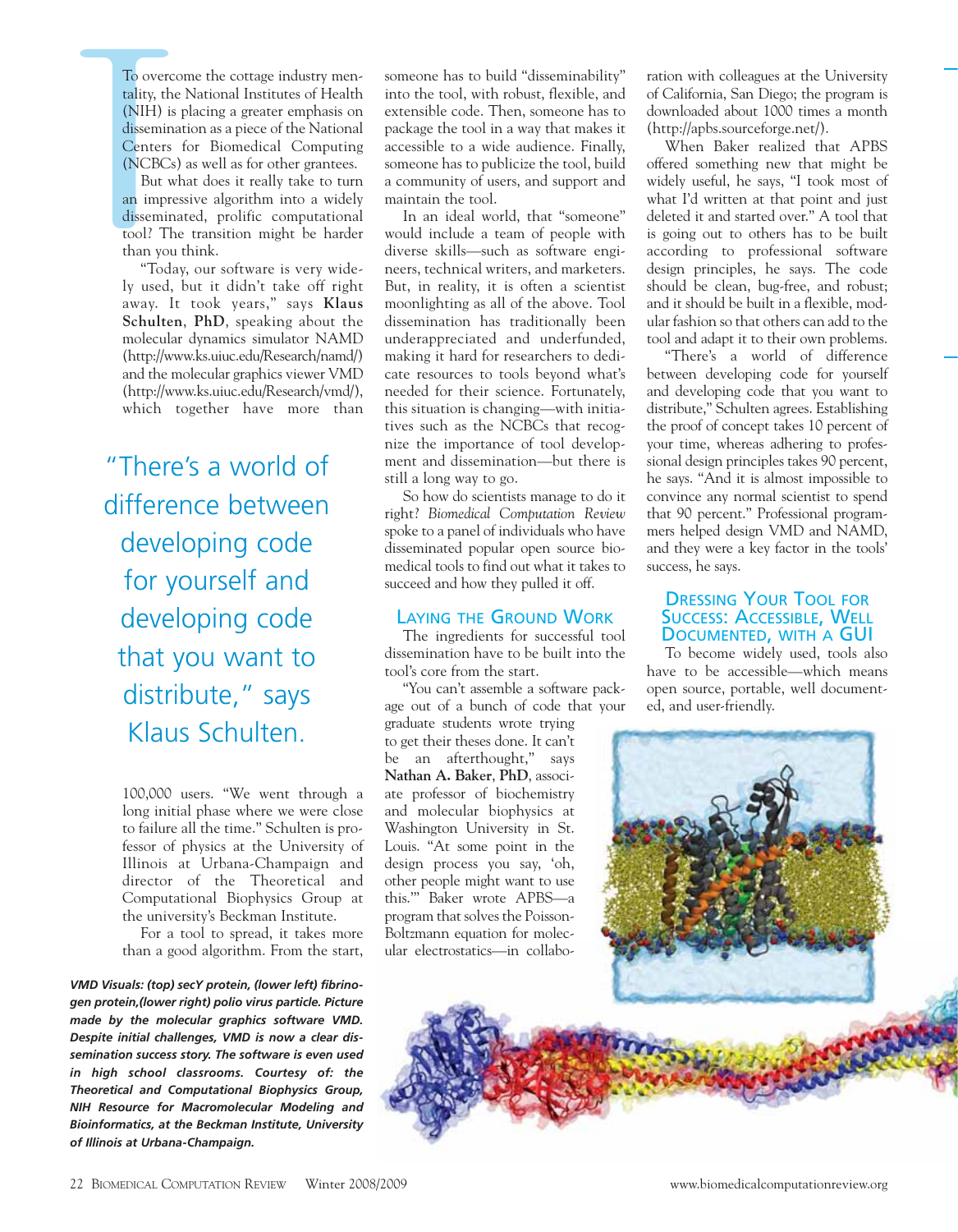

"Science is about getting things out there," says **Erik Lindahl**, **PhD**, associate professor in the Center for Biomembrane Research and the department of biochemistry & biophysics at Stockholm University in Sweden. "Unless you have this great 10 million dollar idea that will make you a fortune, the last thing you *Growing a Tool. The use of GROMACS software has spiked since 2000: There has been growth every month in the number of citations to one or more of the three GROMACS papers or the manual. Courtesy of Erik Lindahl.* 

ty also started voluntarily fixing bugs and writing new modules and patches. "Everybody benefits from the openness. So I think overall it's been an incredibly positive experience for us," Lindahl says.

GROMACS follows the GPL-style open source license, which requires those who adapt the software to make their programs open source as well. Other tools in this article

follow the less restrictive BSD-style license. "If I was starting from scratch, I'd seriously consider going with this completely open license," Lindahl says.

"BSD actually worked out quite well for us," says **Steve Pieper**, **PhD**, founder and CEO of Isomics, Inc., in Cambridge, MA, and the disseminaCytoscape is a software platform for modeling molecular interaction networks that gets about 3000 downloads per month (http://www.cytoscape.org/).

To be accessible, tools not only have to be free but also have to work on the computers that biologists are using, says **Thomas L. Madden**, **PhD**, a scientist at the National Center for Biotechnology Information at the U.S. National Library of Medicine. Madden helped transform UNIXbased BLAST into a tool that runs on multiple platforms, including Windows and Mac OS. BLAST is a sequence alignment tool and an undisputed tool success story—the original BLAST paper was the most highly cited biomedical paper in the 1990s (http://blast.ncbi.nlm.nih.gov/Blast.cgi).

"A lot of bioinformatics tools are

# "You can't assemble a software package out of a bunch of code that your graduate students wrote trying to get their theses done. It can't be an afterthought," says Nathan Baker.

want to do is to limit access to your work." Lindahl is a primary developer of GROMACS, a molecular dynamics simulation package developed at the University of Groningen, which has been cited more than 1000 times (http://www.gromacs.org/).

When GROMACS was released in the early 1990s, it was not open source academic users had to sign a contract and industry users had to pay a fee. But the licenses were a hassle and Lindahl barely broke even paying for the secretary to handle them, he says. "So, we realized this wasn't really very smart."

When they moved GROMACS to open source, their user base quickly jumped from 1000 to 5000 and continued to climb from there. The communi-

tion core PI for the NCBC NA-MIC (National Alliance for Medical Image Computing). The NA-MIC toolkit includes visualization software: VTK, ITK, and Slicer (http://www.namic.org/Wiki/index.php/NA-MIC-Kit). The BSD license has allowed medical imaging companies to incorporate bits and pieces of the software into their equipment—which gets the technology out where it can directly benefit patients, Pieper says.

Cytoscape—which also follows the BSD license—has similarly been incorporated into several commercial software applications, says **Trey G. Ideker**, **PhD**, associate professor of bioengineering at the University of California, San Diego, and on the Cytoscape board of directors.

only made for Linux or Unix, but we've had just as many downloads of the PC version of BLAST as the Linux version," he says. "I think you can figure that just about every lab has a PC. So I don't think you can underestimate the importance of that."

Once users have a tool in-hand, if it is technically difficult or poorly documented, they are likely to seek out something easier to

use. The main

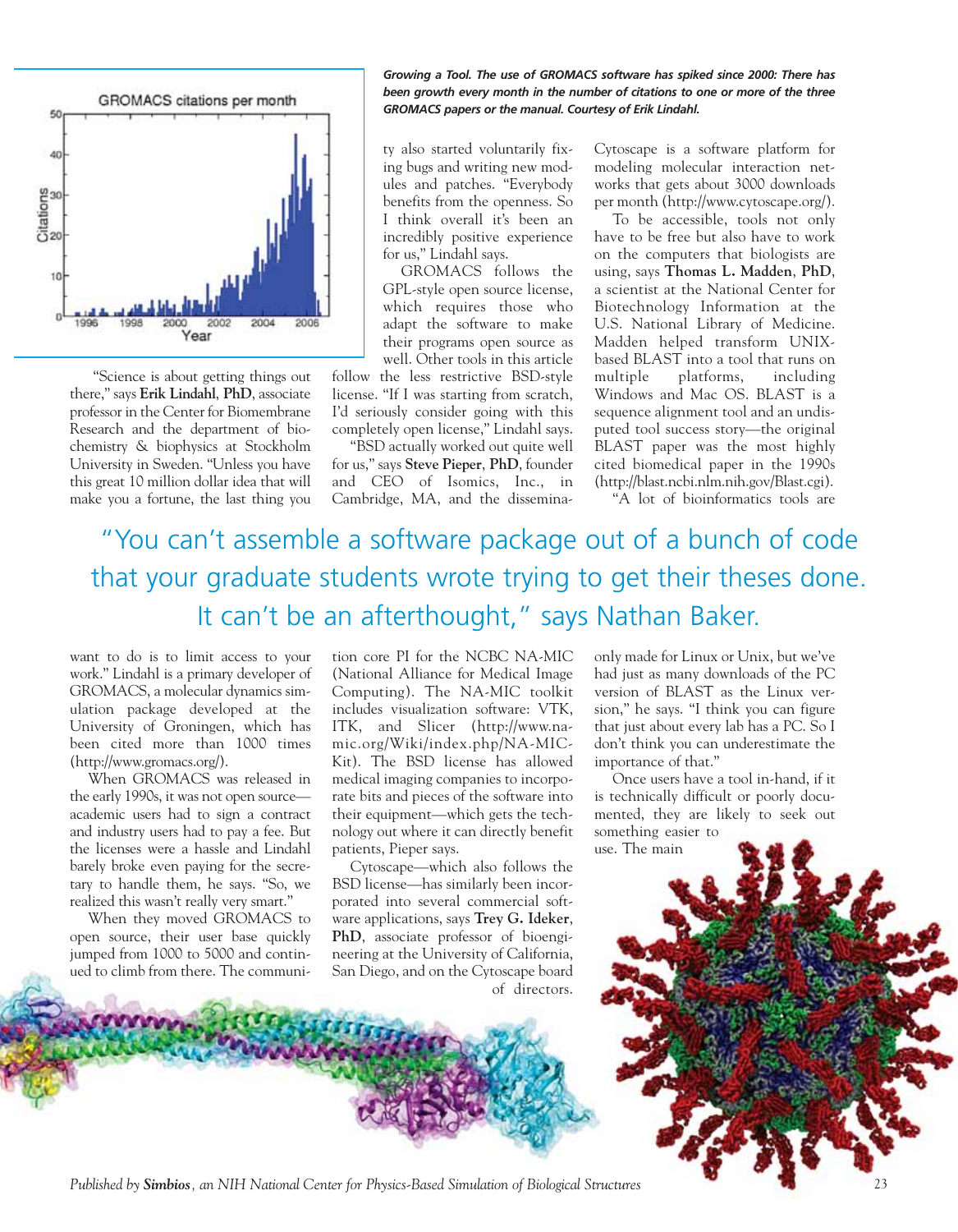"Unless you have this great 10 million dollar idea that will make you a fortune, the last thing you want to do is to limit access to your work," says Erik Lindahl.

ages—and then good luck reading the

To help make the documentation more user-friendly, several of our interviewees advocate "learn by example" tutorials, which lead users step-by-step through common research problems. Many potential users are also

reason scientists flock to commercial alternatives for open source software is not because of superior performance (often the opposite is true), but because of a great user interface and great documentation, Lindahl says. Open source tools often fall short on these aspects.

"I'm a sucker for good documentation.

If there are not clear PDFs with graphics, I'm extremely unlikely to use it," says **Raymond R. Balise**, **PhD**, a biostatistical programmer at Stanford University, who uses the open source statistical package R, which has hundreds of thousands of users (http://www.rproject.org/). But the best programmers are usually not the best writers, he says. "So you have brilliantly designed elegant pack-



documentation."

deterred by the lack of a graphical user interface (GUI). For example, Baker says of APBS: "It's no worse than the other command-line computational biology tools. But I would say that maybe 80 percent of our audience would prefer to interact with it in some other way."





*Cytoscape Pathways (Including background image on page 21). Pictures generated from Cytoscape, software for visualizing complex molecular interaction networks. Cytoscape follows a "non-viral" open source license, which allows companies to incorporate the software into their own commercial tools. Many companies now rely on Cytoscape as a critical part of their tools. Courtesy of: Vuk Pavlovic and Benjamin Elliott, the University of Toronto.* 

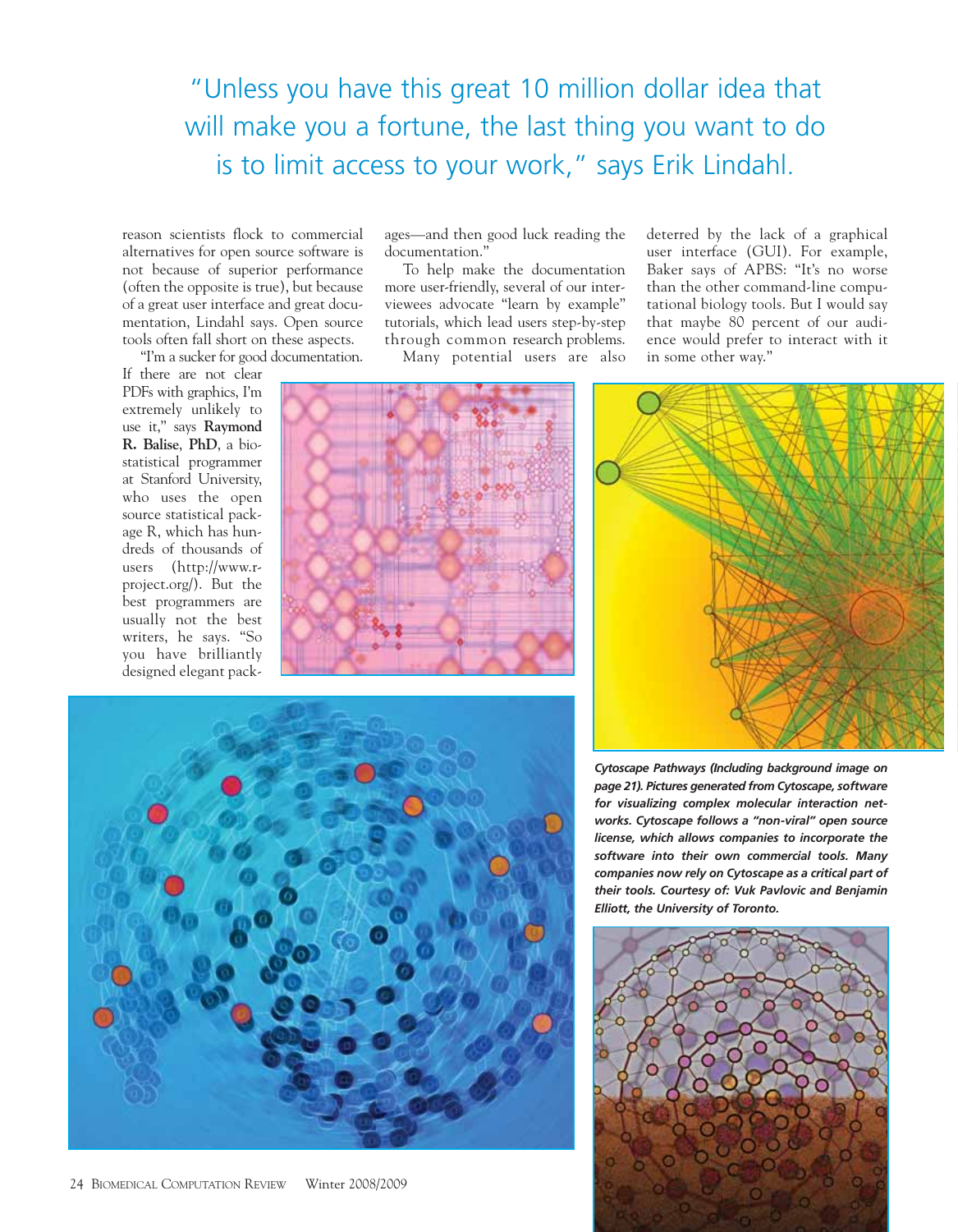Similarly, R is a great tool for mathematicians and statisticians who are used to difficult programming languages, but telling physicians or biologists to "learn to program" just doesn't fly, Balise says. To make tools accessible to a wider audience, you need to wrap a nice GUI around the package and build in checks and balances to alert users if they're doing something wrong, he says.

Tool developers often resist these steps for fear that they will have to sacrifice power and flexibility for usability. An easy-to-use GUI-based interface is too constraining for research-driven tools, such as R and Bioconductor, that need to keep up with the cutting edge of science, says **Martin Morgan**, **PhD**, a core developer for Bioconductor, an Rbased tool for analyzing high-throughput genomic data that has tens of thousands of users (http://www.bioconductor.org/). These tools may never be a satisfactory solution for a general audience, says Morgan, who is also a staff scientist and director of the Bioinformatics Shared Resource at the Fred Hutchinson Cancer Research Center in Seattle, Washington.

But usability can evolve, even if the tool was designed for expert users. For example, community developers have spontaneously added GUIs onto several programs—including R Commander for R, and PyMOL and VMD plugins for APBS. Core developers may also revisit usability as a tool matures. For example, BLAST's core developers have become more focused on ease of use in recent years, particularly for the BLAST webpage interface, Madden says.

In rarer instances, developers consider usability from the start. This was the case with GenePattern, says **Jill Mesirov**, **PhD**, director of computational biology and bioinformatics and chief informatics officer at the Broad Institute of MIT and Harvard. GenePattern is an analysis program for genomic and proteomic data, which also captures users' steps in a reproducible pipeline; the package, released in 2004, already has thousands of users (http://www.broad.mit.edu/cancer/soft ware/genepattern/).

From the beginning, GenePattern's developers recognized that they were targeting two audiences: "We have a number of computational scientists who do a lot of their own coding. We also have a lot of bench biologists who want to do analyses but don't want to write code. And why should they?" Mesirov says.



*Power Surge. The number of active computers running Folding@home has surged since 2000. Courtesy of: Vijay Pande, Stanford University.*

So, they developed the program to be modular and flexible for expert users, including allowing it to interface with standard programming languages such as MATLAB, Java, and R; but they also provided a point-and-click GUI.

"I think it really is the non-programming community that has made the package so popular," she says. "We get emails from both types of users, and we get really effusive ones from the non-programming users, because they say 'Wow, this really lets me use all these sophisticated tools and I can do it on my own,'" Mesirov says.

### CONNECTING TO **YOUR AUDIENCE**

The next step in tool dissemination is the actual dissemination—connecting the tool to users. This means not only getting the word out about the tool but also "selling" it.

"There is a mentality that if the tool is good enough it will speak for itself," says Stanford University's **Joy Ku**, **PhD**, director of dissemination for Simbios and its tools, including SimTK Core, a toolkit for physics-based biological simulations (http://simtk.org/home/simtkcore), and OpenSim, a package for modeling musculoskeletal movement (http://simtk.org/ home/opensim). But, in many cases, particularly for complex tools, you really need active outreach to show people how the tool applies to them

and how to use it, she says.

Outreach often starts with a publication that announces the tool. In the early days, people discovered BLAST primarily through the publication and word of mouth, Madden says. BLAST solved a key problem, so it was obvious how it was useful. Nowadays, "light-

"I'm a sucker for good documentation. If there are not clear PDFs with graphics, I'm extremely unlikely to use it," says Raymond Balise.

weight" outreach on the web can also go a long way, he says. You can reach many potential users with little cost through newsgroups, email lists, bloggers, and even random web searches.

"One thing that worked very well for us is the web," Schulten agrees, speaking about VMD and NAMD.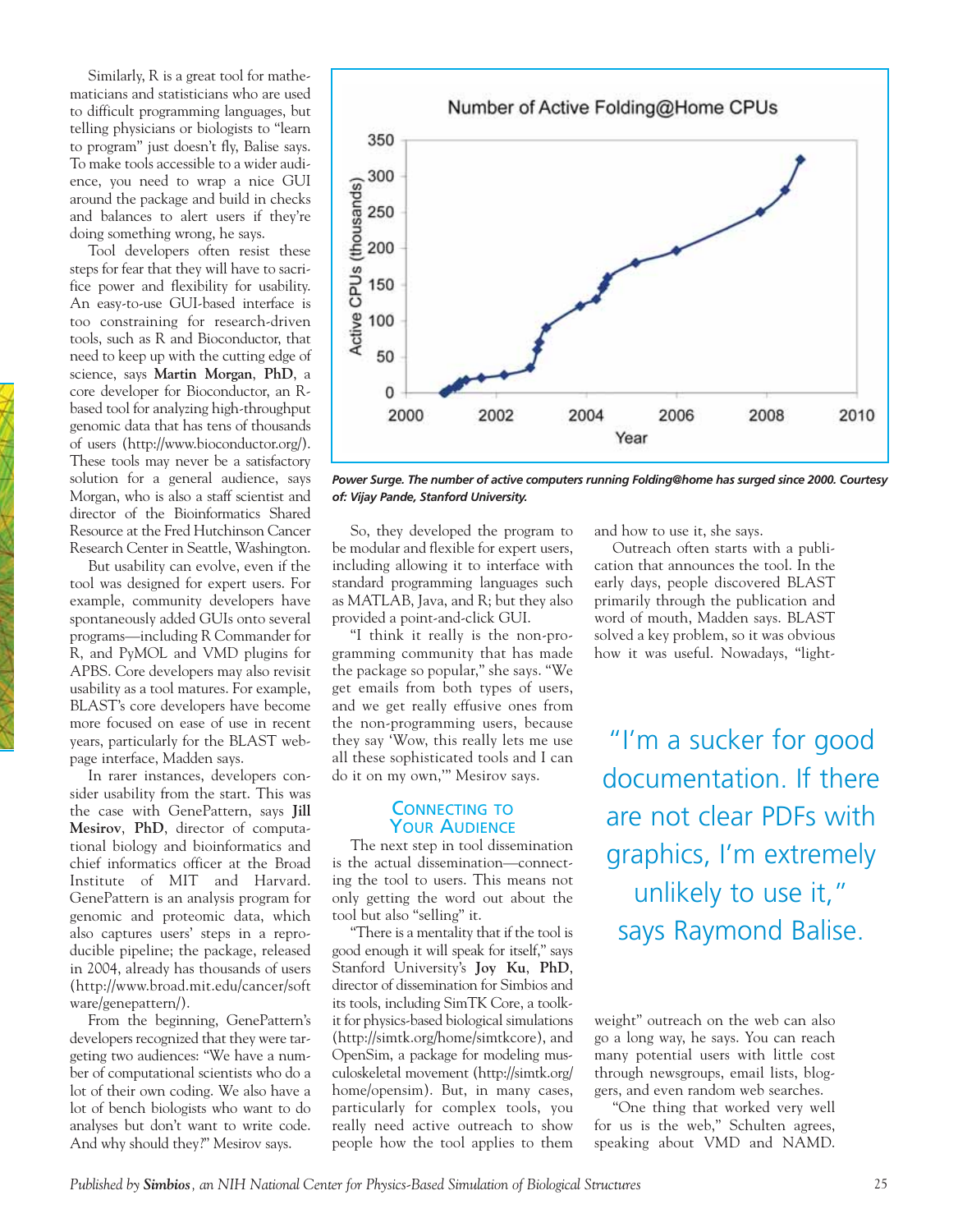"That really was a godsend because it's basically like we have a shop and our shopping window is the web." he says. "It's so easy to do and you reach so many people."

Cilk Arts, focused heavily on web outreach. They posted benchmarks comparing their software with other FFT implementations; added FFTW links on websites that list FFT programs, as

Non-programming users of GenePattern send effusive emails, says Jill Mesirov, "because they say 'Wow, this really lets me use all these sophisticated tools and I can do it on my own.'"

To promote FFTW ("the Fastest Fourier Transform in the West")—a general-purpose tool that performs Fourier transforms, which are often used in molecular dynamics simulations—creators **Steven G. Johnson**, **PhD**, assistant professor of applied mathematics at MIT, and **Matteo Frigo**, **PhD**, chief scientist and founder of

well as on sites that catalog free-software projects (such as freshmeat.net and directory.fsf.org); advertised on mailing lists; created their own mailing list; and answered questions on online discussions about FFTs, including providing links to FFTW and other free FFT software.

"Eventually, people began posting



*Building a Pipeline. The GenePattern tool helps expert and non-expert users analyze genomic and proteomic data, while capturing the steps in a reproducible pipeline. The tool was built with non-expert users in mind, which has been a major factor in the popularity of the tool. Reproduced from Reich M, GenePattern 2.0,* **Nature Genetics** *(2006) 38:500-501, supp. fig. 1.*

questions specifically about FFTW, and it was especially important to respond to these—having a support presence on public forums reassures people that the software works and is actively

maintained," Johnson says. FFTW is now downloaded about 10,000 times a month (http://www.fftw.org/).

Active mailing lists and online forums help draw in new users, support existing users, and build a sense of community. "I frequently get much better support from open source mailing lists than you get from vendors," Lindahl says. Answering emails about the

tool also goes a long way: "We've received over 10,000 email messages about FFTW over the past 10 years, and responded to a large fraction of them," Johnson says.

Beyond the web, more "heavyweight" outreach includes training sessions, workshops, and conferences. For example, Simbios and NA-MIC as well as other NCBCs hold training events at conferences and stand-alone workshops for developers and general users. Cytoscape developers run tutorials at the major bioinformatics conferences and some major disease conferences. It's hard to convince scientists to spend time running training sessions rather than improving the tool, Pieper says. So, it's important to involve people who are specifically interested in and passionate about teaching, he advises. R, Bioconductor, and Cytoscape hold their own annual conferences (funded primarily by corporate sponsors and paying participants), which help advertise the tools as well as bring developers together. "There's definitely a community, and the whole mentality of working as an international team is huge for R," Balise says.

High school teachers and college professors also promote tools in their classrooms. With VMD, "it became so user friendly that it could actually trickle down to college and high school education," Schulten says. "We were very fortunate that these outreach efforts were essentially ripped out of our hands. So now there are many efforts, and we just happily receive the news."

Distributed computing efforts are all about outreach, since researchers must convince the general public to download and run their tool. Coverage in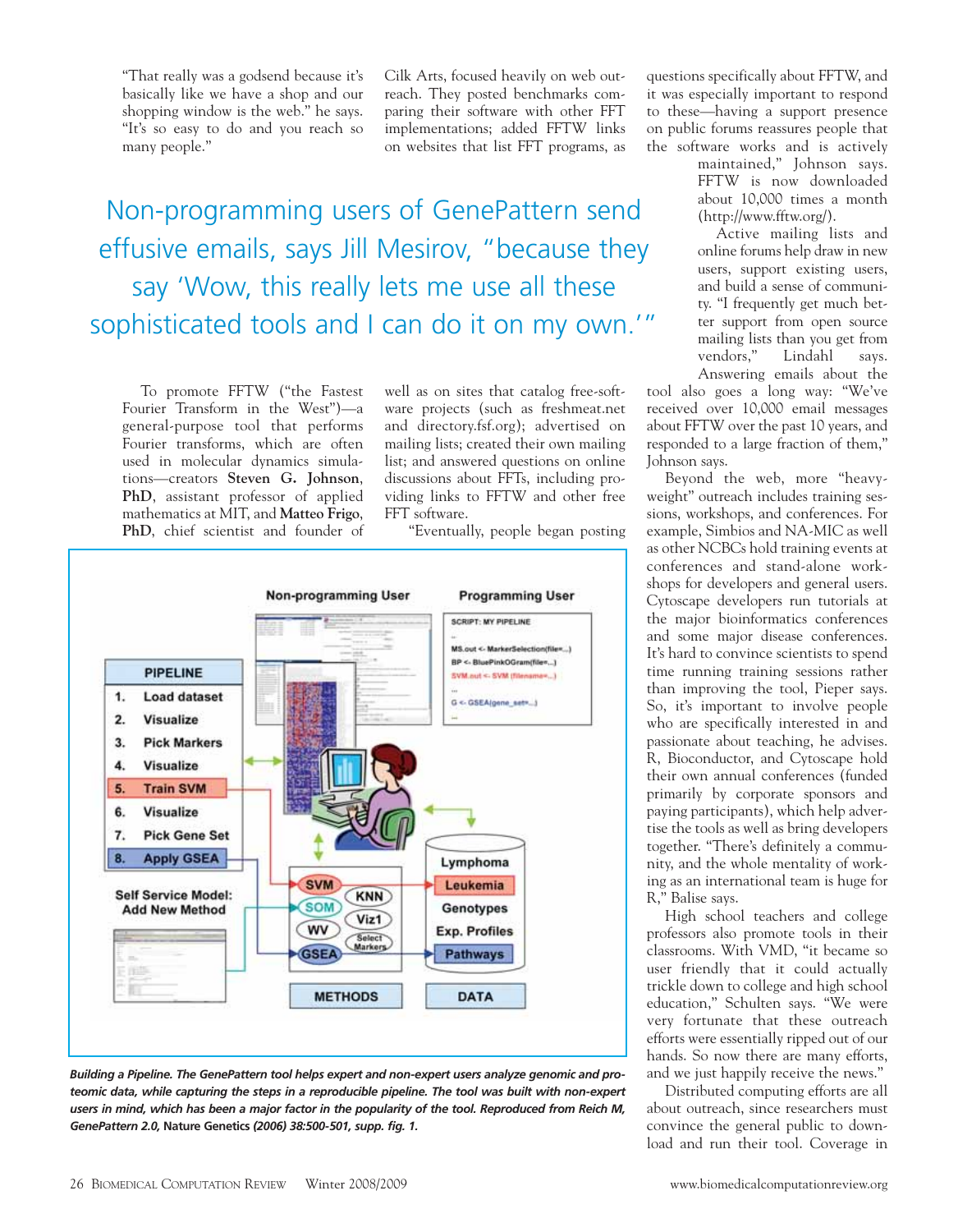the popular press (Time, CNN, and the New York Times, for example) helped generate buzz for Folding@home (http://folding.stanford.edu/), a distributed computing project at Stanford University led by **Vijay Pande**, **PhD**, associate professor of chemistry. Distributed computing also uses competition to stir up interest—participants collect points based on the amount of computing power they contribute. Capturing the high score is reminiscent of holding the high score on Asteroids at your local video arcade back in the eighties, but this is on a much grander scale, Pande says. "It's something on a very high profile site, where you can be number one out of hundreds of thousands."

Competitions are something we'd like to explore, Ku says. Already, Simbios runs a traditional grant competition for seed projects, which generates interest in and awareness of their center. "Ultimately you're only going to fund a small percentage of applicants, but all the applicants have to become familiar enough with what you're doing," she says. A similar approach could be used for software.

So, which of these outreach efforts is most effective? Until this year, we've just been going by an intuitive feel for what works, Ku says. But, in an effort to improve dissemination, they collected eight months of data on how people find their software project repository Web sites, simtk.org. The breakdown is: 29% word of mouth; 25% publications and conferences; 24% web search; 13% mailing lists and newsgroups; 9% other mechanisms (including use in the classroom, *Biomedical Computation Review*, and links on other Web sites). Word of mouth leads the way, but it accounts for less than one-third of hits—so more active outreach is vital.

# MAKING IT HAPPEN

Successful tool dissemination can be lengthy and costly, and it requires diverse skills, such as programming, writing, marketing, and teaching. So how do scientists support these efforts?

"Up to now it's frequently been the case that you're kind of moonlighting," Lindahl says. "One problem both in Europe and in the States is that it's hard to get funded only for software development." Many tools are supported using bits and pieces of resources scrounged from science-driven grants



*R Gallery. Community developers have written so many graphical programs for data visualization in R that it's hard to keep track of them; here the programs are cataloged visually for easier access. Contributions from the community have been critical to R's growth and success. Screenshot from the R Graph Gallery, http://addictedtor.free.fr/graphiques.*

"One problem both in Europe and in the States is that it's hard to get funded only for software development," says Lindahl.

as well as many hours of volunteerism—from professors, graduate students, postdocs, and community members. Under this piecemeal model, there's no money to hire professional programmers let alone technical writers or outreach coordinators. Lindahl says he'd "nudge" postdocs to turn code they wrote for their research into formal GROMACS modules. Pande says he and his graduate students have to work 60 to 70-hour weeks to keep Folding@home going. "It's just a lot of work to be running something like this," Pande says. Johnson says he and Frigo did most of the legwork for FFTW themselves over the years, despite many other time commitments.

Tool upkeep and dissemination are also undervalued when it comes to academic promotion—making it even harder to justify dedicating scarce time